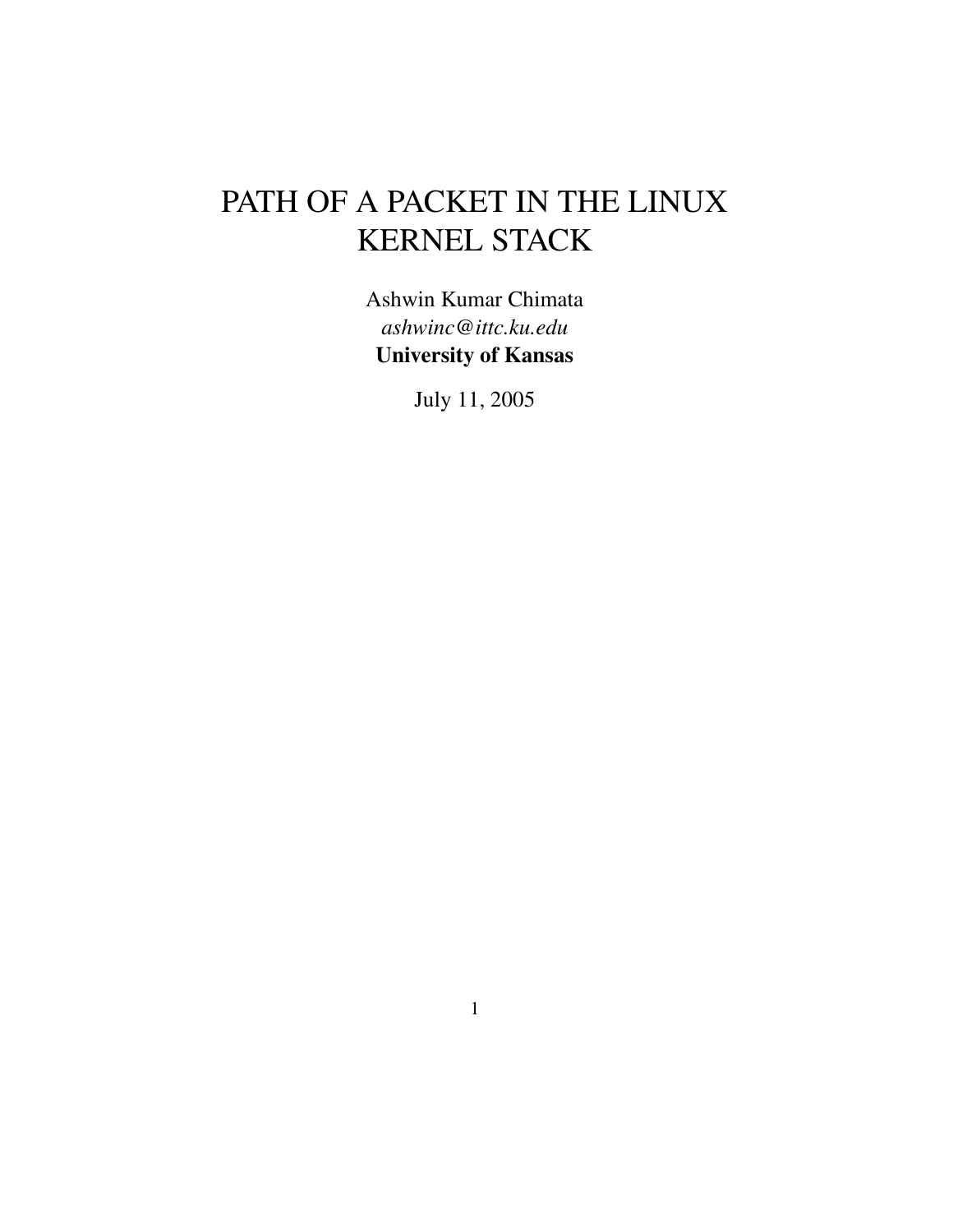# **Contents**

|     | 3                                                                                                                       |
|-----|-------------------------------------------------------------------------------------------------------------------------|
|     | 3                                                                                                                       |
|     | $\boldsymbol{4}$                                                                                                        |
| 3.1 | $\overline{4}$                                                                                                          |
| 3.2 | $\overline{5}$                                                                                                          |
| 3.3 | $\tau$                                                                                                                  |
| 3.4 | 9                                                                                                                       |
| 3.5 | 10                                                                                                                      |
|     | 12                                                                                                                      |
| 4.1 | 12                                                                                                                      |
| 4.2 | 14                                                                                                                      |
| 4.3 | 14                                                                                                                      |
| 4.4 | 17                                                                                                                      |
| 4.5 | 19                                                                                                                      |
|     | 1 INTRODUCTION<br><b>TCP/IP - Overview</b><br>When Data is sent through socket<br>When data is received from the Medium |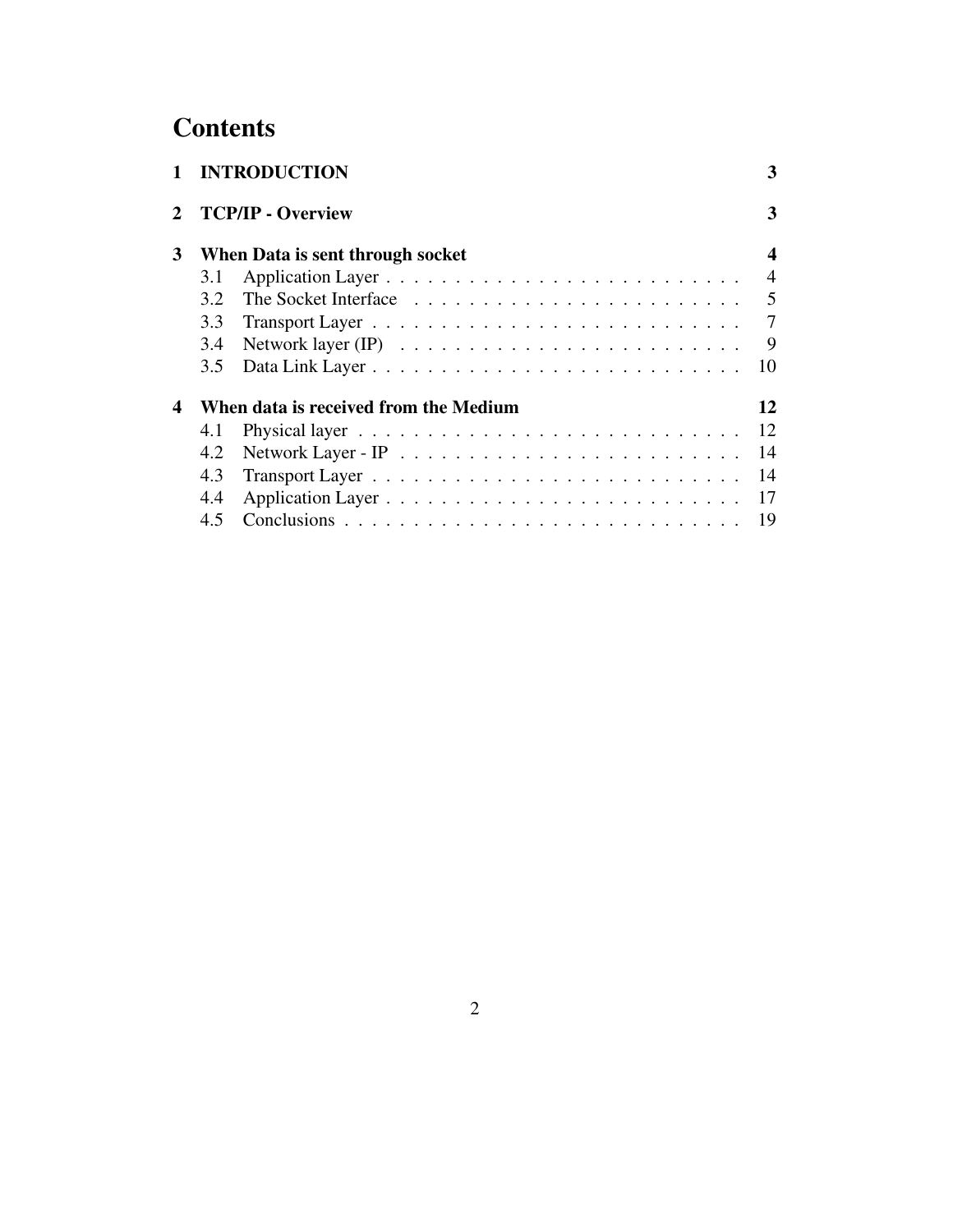## **1 INTRODUCTION**

The flow of the packet through the linux network stack is quite intriguing and has been a topic for research, with an eye for performance enhancement in end systems. This document is based on the TCP/IP protocol suite in the linux kernel version 2.6.11 - the kernel core prevalent at the time of writing this document. The sole purpose of this document is to take the reader through the path of a network packet in the kernel with pointers to LXR targets where one can have a look at the functions in the kernel which do the actual magic.

This document can serve as a ready look up for understanding the network stack, and its discussion includes KURT DSKI instrumentation points, which are highly useful in monitoring the packet behavior in the kernel.

We base our discussion on the scenario where data is written to a socket and the path of the resulting packet is traced in a code walk through sense

## **2 TCP/IP - Overview**

TCP/IP is the most ubiquitous network protocol one can find in today's network. The protocol has its roots in the 70's even before the formulation of the ISO OSI standards. Therefore, there are four well defined layers in the TCP/IP protocol suite which encapsulate the popular seven layered architecture, within it.

**Relating TCP/IP to the OSI model** - The application layer in the TCP/IP protocol suite comprises of the application, presentation and the sessions layer of the ISO OSI model.

The **socket** layer acts as the interface to and from the application layer to the transport layer. This layer is also called as the **Transport Layer Interface**. It is worth mentioning that there are two kinds of sockets which operate in this layer, namely the connection oriented (streaming sockets) and the connectionless (datagram sockets).

The next layer which existsin the stack is the **Transport Layer** which encapsulates the TCP and UDP functionality within it. This forms Layer 4 of the TCP/IP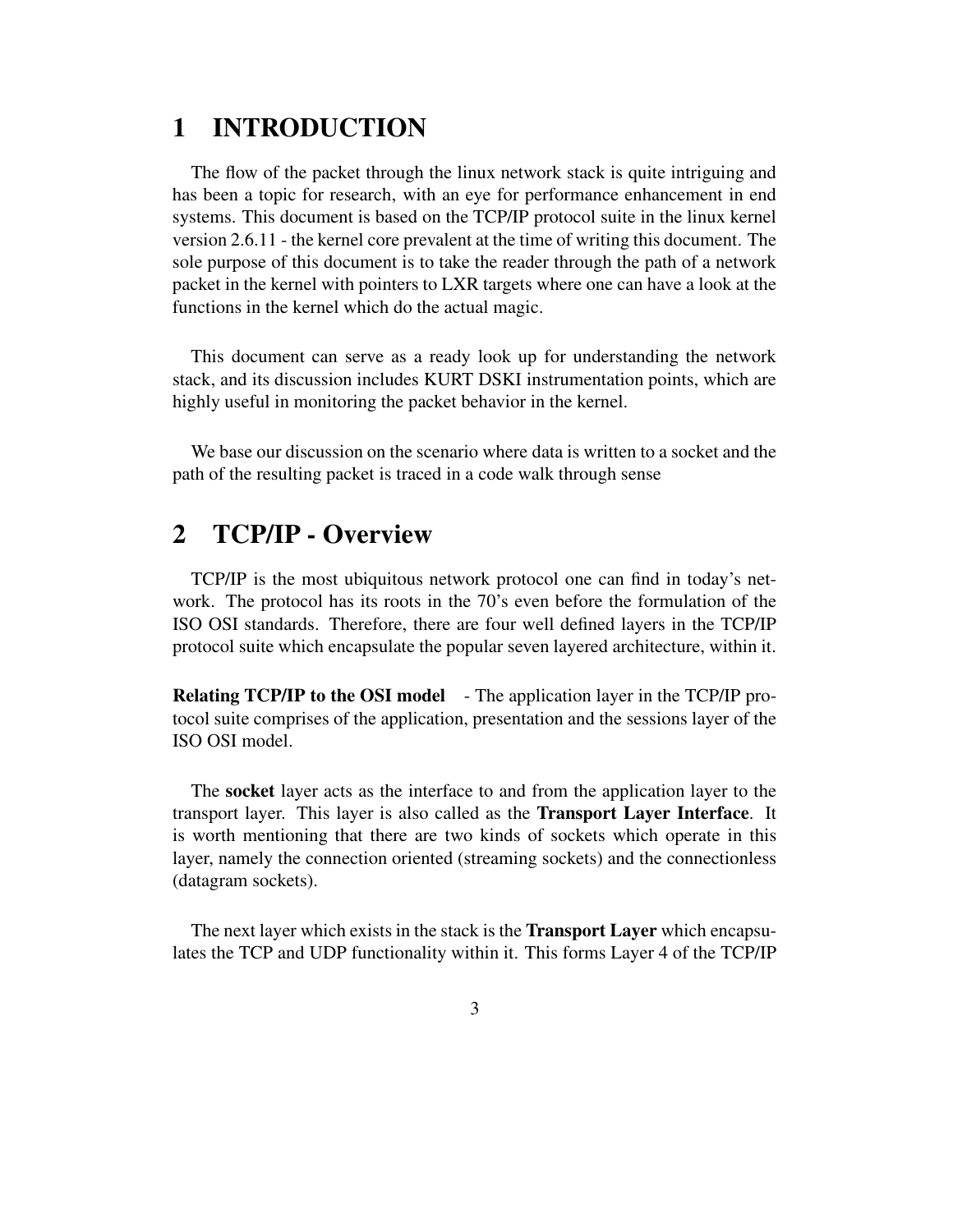protocol stack in the kernel. The **Network Layer** in the TCP/IP protocol suite is called **IP layer** as this layer contains the information about the Network topology, and this forms Layer 3 of the TCP/IP protocol stack. This layer also understands the addressing schemes and the routing protocols.

**Link Layer** forms Layer 2 of the stack and takes care of the error correction routines which are required for error free and reliable data transfer.

The last layer is the **Physical Layer** which is responsible for the various modulation and electrical details of data communication.

## **3 When Data is sent through socket**

**Let us examine the packet flow through a TCP socket** as a model, to visualize the Network Stack operations in the linux kernel.

**NOTE:** All **bold faced** text are LXR search strings and the corresponding files are mostly mentioned alongside each LXR target. In the event of file names not being mentioned, an identifier search with the LXR targets will lead to the correct location which is in context.

### **3.1 Application Layer**

The journey of the network packet starts at the application layer where data is written to the socket by a user program. The user program mostly uses the socket API which provides the system calls for the user to perform the **read & write** operations to the socket. Most operations on a socket will be simlilar to those with a normal file descriptor, but all the main functionality are well abstracted in the kernel.

The API provides a rich set of options for the user to interact with the network, some of the common calls are *send, sendto, sendmsg, write, writev*. Out of these, send, write and writev only work with connected sockets, because they do not allow the caller to specify the destination address. The write system call takes in three arguments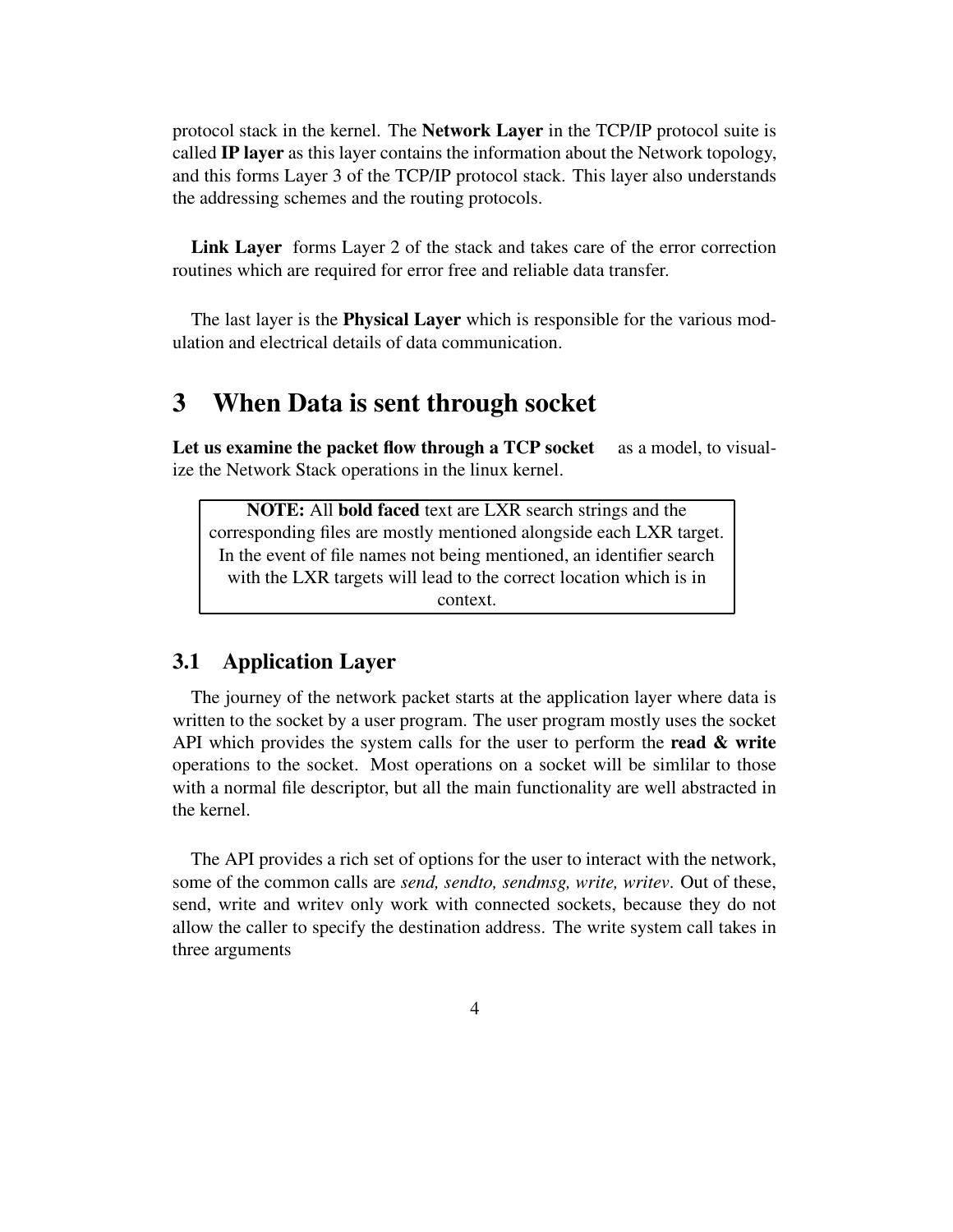write(socket,buffer,length);

The *writev* call performs the same function as the write call, except that it uses a "gather write" form, which allows an application program to write a message without copying the data to contiguous bytes of memory.

writev(socket, iovector, vectorlen);

Where *iovector* gives the address of an array of type *iovec* that contains a sequence of pointers to the blocks of bytes that form the message.

When a message sending call like *send, write etc* is made, the control reaches the **sock sendmsg** system call which is in *net/socket.c*, irrespective of the kind of system call. This checks if the user buffer is readable and if so, it obtains the *sock struct* by using the socket descriptor available from the user-level program which is issuing the call. It then creates the message header based on the message transmitted and a socket control message which has information about the *UID, PID and GID* of the process. All these operations are carried out in the process context.

The control calls the **sock sendmsg**, which traverses to the protocol specific sendmsg function. The protocol options are consulted, through the sendmsg field of the **proto ops** structure and the, protocol specific function is invoked. Thus, if it is a *TCP socket* then the **tcp sendmsg** function is called and if it is a *UDP socket* then the **udp sendmsg** function is called. These decisions are made after the control passes over the *Transport Layer Interface* and a decision is made on which protocol specific function to call.

The **tcp sendmsg** function, defined in file *linux/net/ipv4/tcp.c* is finally invoked whenever any user-level message sending is invoked on an open SOCK STREAM type socket.

## **3.2 The Socket Interface**

The Socket Interface layer is sometimes called the glue layer as it acts as an interface between the *Application layer* and the lower *Transport Layer.* This is also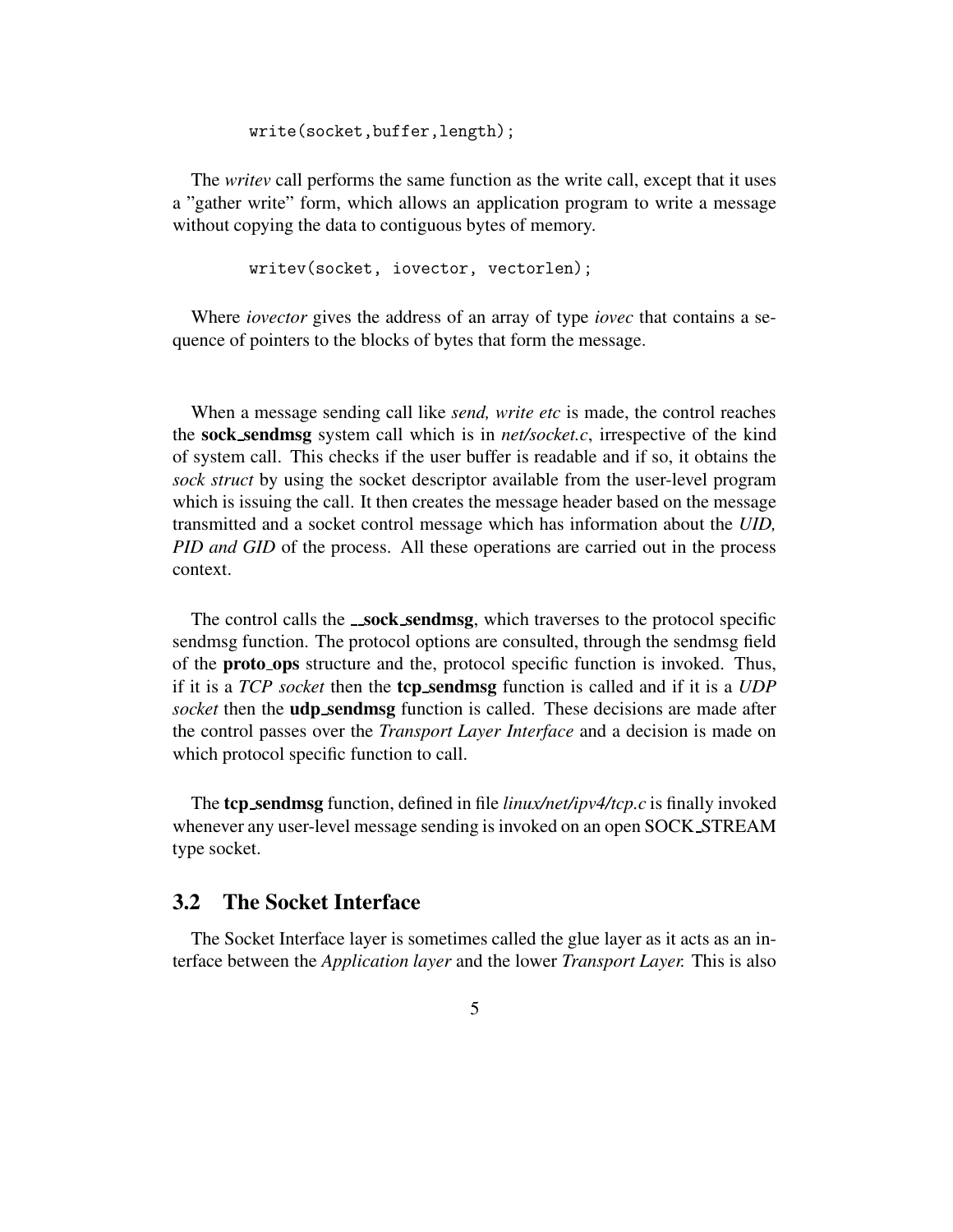called the *Transport Layer Interface* and is responsible for extracting the sock structure and checking if it is functional. In effect this layer invokes the appropriate protocol for the connection. This function is carried out in **inet sendmsg** which is in *net/ipv4/af inet.c*

The other relevant operations which take place at this layer are the system call translation for the various *socket creation* routines. The main functionality corresponding to socket creation takes place in the *net/socket.c*. This is the region in the kernel where all the translations for the various socket related system calls like *bind, listen, accept, connect, send & recv* are present.

In a KURT enabled kernel, we can find various instrumentation points which can be turned on to give an elaborate narrative of when and how each of these system calls are being called. Some of the instrumentation points we can find in this layer are:

EVENT\_SOCKET -> when a socket is created. EVENT BIND -> Event when a socket is bound to an address. EVENT\_LISTEN -> Event when socket listen is called. EVENT\_CONNECT -> Event when the connect system call is called from a client machine. EVENT\_ACCEPT -> Event when the server accepts the connection from a client. EVENT\_SOCK\_SENDMSG -> When a message is written to the socket. EVENT\_SOCK\_RECVMSG -> When a message is read from a socket.

*There are some more instrumentation pointsin thislevel, which have been omitted in this discussion for the sake of clarity. For a list of all instrumentation points please refer* **network.ns** *in kernel/scripts/dski/network.ns*

The Socket layer is responsible for identifying the type of the protocol and for directing the control to the appropriate protocol specific function. The protocol registration takes place here and the appropriate transport layer routines are invoked.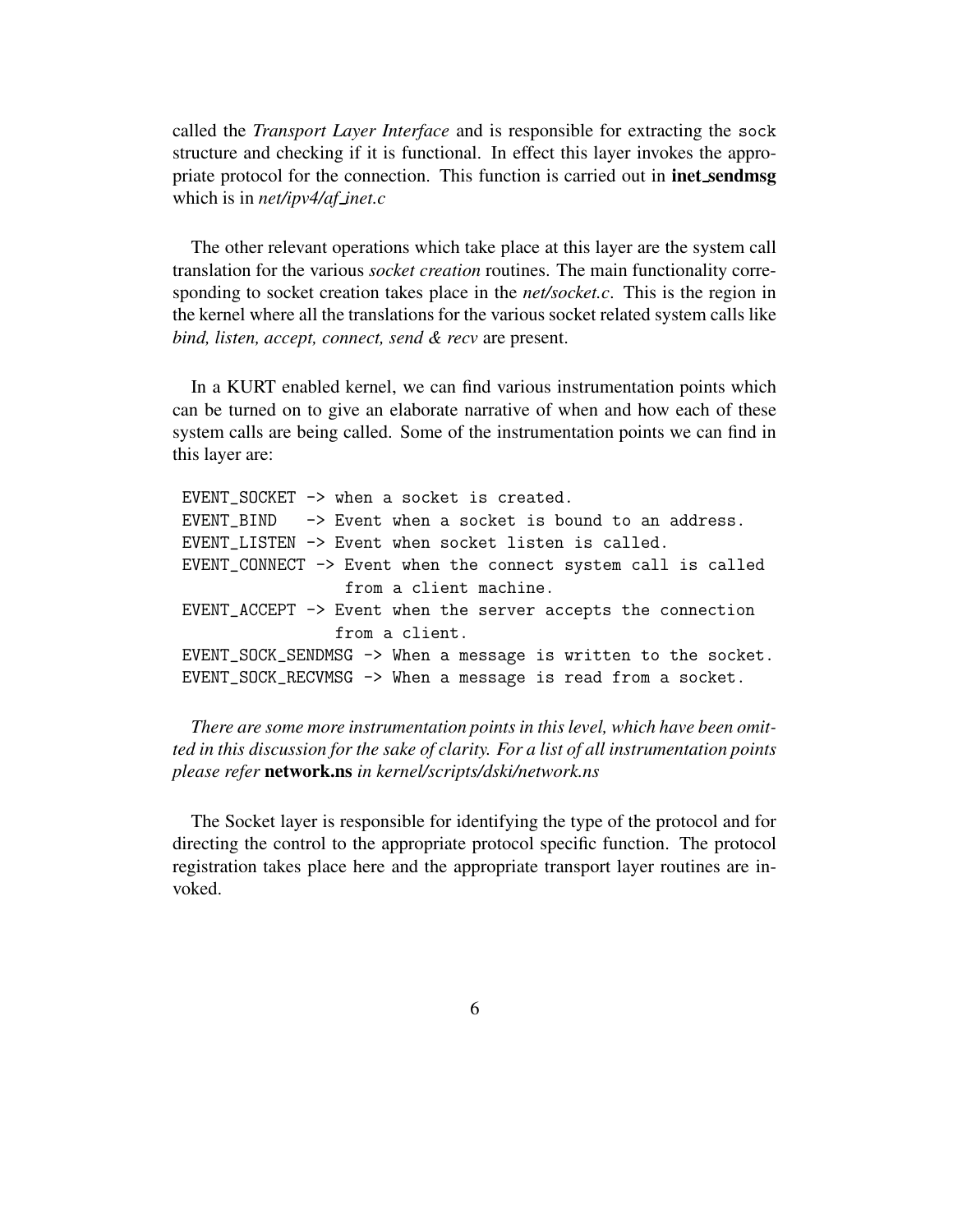#### **3.3 Transport Layer**

When the protocol specific routines for sending message is called, the operations which take place now are in the Transport Layer of the Network stack. The function pointer which would have been set in the *proto* structure will direct to **tcp sendmsg or udp sendmsg** as the case may be.

As we are dealing with the TCP case, let us examine the **tcp sendmsg** routine. The **tcp sendmsg** is defined in *linux/net/ipv4/tcp.c* which performs the TCP specific work on the packet. It waits till the connection is established, as TCP cannot send data till a connection is established. This section of code is shown below, here it is checking if the connection is established before the timeout occurs.

```
/* Wait for a connection to finish. */
if ((1 << sk->sk_state) & ~(TCPF_ESTABLISHED | TCPF_CLOSE_WAIT))
   if ((err = sk_stream_wait_connect(sk, &timeo)) != 0)
      goto out_err;
```
The other operation which the **tcp sendmsg** takes care of is setting up the *Maximum Segment Size* for the connection.

Once the connection is established, and other TCP specific operations are performed, the actual sending of message takes place. This is done through the IO vector structure, which is a mechanism for transferring data from the user space into the kernel space. This is the place where the **struct sk buff \*skb** is created and the user data gets copied from the user space to the socket buffers in this function part of the code.

The **tcp sendmsg** checks if there is buffer space available in the previously allocated buffers. If so, it writes the user data on to that. Else a new buffer is requested for the write operation. Basically this structure, tries to copy user information into available socket buffers, if none are available, new allocation is made for the purpose.

Once the socket buffer is filled with data, **tcp sendmsg** copies the data from user space to kernel space by calling the **skb copy to page** function, which internally calls checksum routines before copying data into kernel space. There are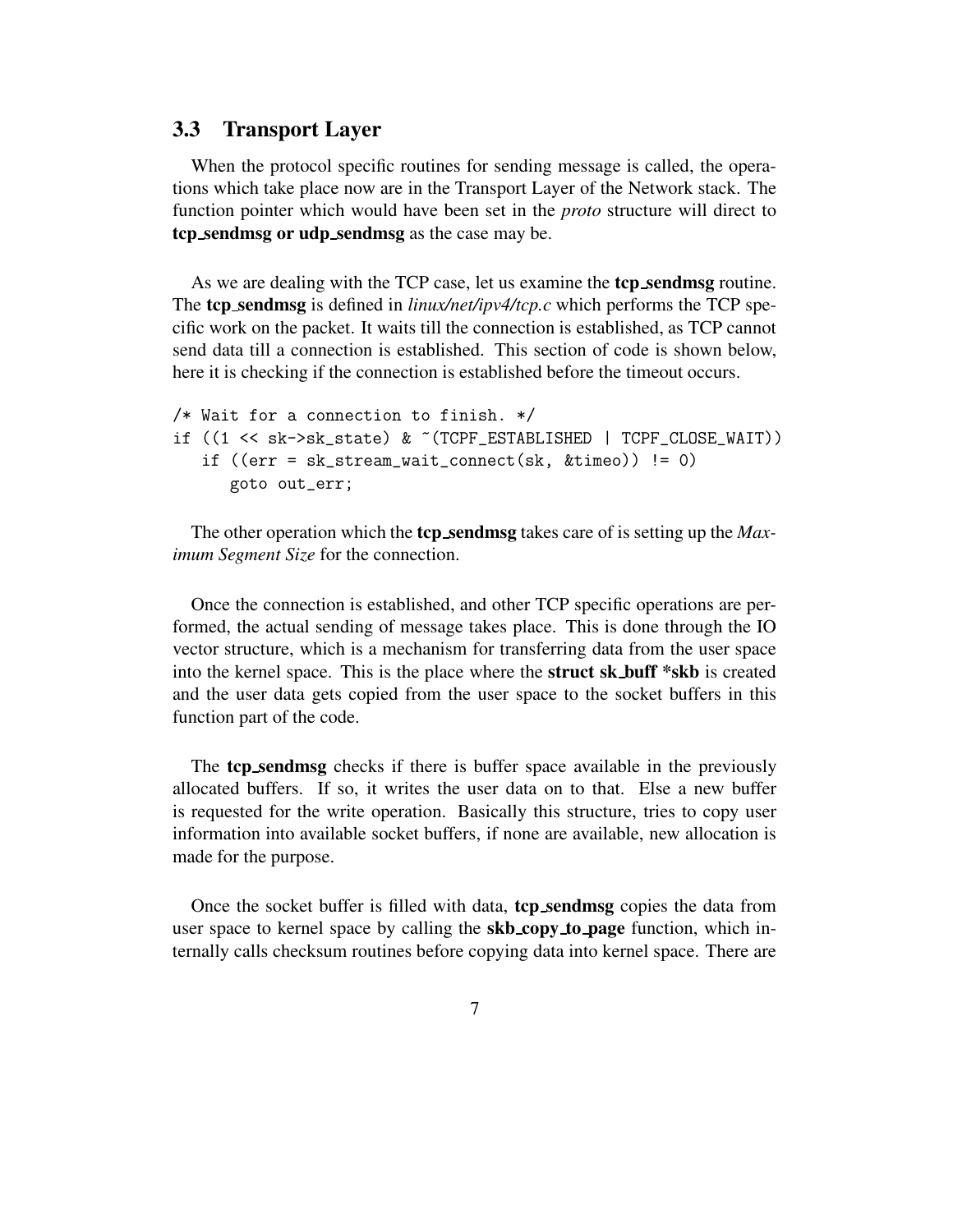other page fault handling functionality which is incorporated in the **tcp sendmsg** code which can be looked up in the function. These are routines which take care of allocating pages when message copy routines need them and so on. This function finally calls the **tcp push one** function which is one of the paths to **tcp transmit skb** function, which is the main function which transmits the TCP segments. The other ways by which the **tcp transmit skb** can be called are through:

```
extern int tcp_write_xmit(struct sock *, int nonagle);
extern int tcp_retransmit_skb(struct sock *, struct sk_buff *);
extern void tcp_xmit_retransmit_queue(struct sock *);
extern void tcp_simple_retransmit(struct sock *);
and so on ...
```
The **tcp transmit skb** does the actual packet transmission to the *IP Layer*. This function builds the TCP header and sends the packet to the IP layer. Building the header in effect means that the source and destination ip addresses, the TCP sequence number are all set up. The important data structures which are relevant in this section are **tcphdr** - which stores the header information, **tcp skb cb** - is the TCP control buffer structure which contains the flags for the partially generated TCP header.

This function also takes care of the TCP scaling options and the advertised window options are also determined here. Checksum calculations accompany any data additions to the header or the data section. Finally the **queue xmit** function is called as shown below, this queues the packet to its destination. It can either be an internal destination or an external destination, but these are decided on the next layer.

```
err = tp->af_specific->queue_xmit(skb, 0);
               if (err \leq 0)
                    return err
  /* where tp is the tcp_sock structure */
```
A return value less than zero in this case indicates that the packet has been dropped. The relevant instrumentation points in a KURT enabled kernel are: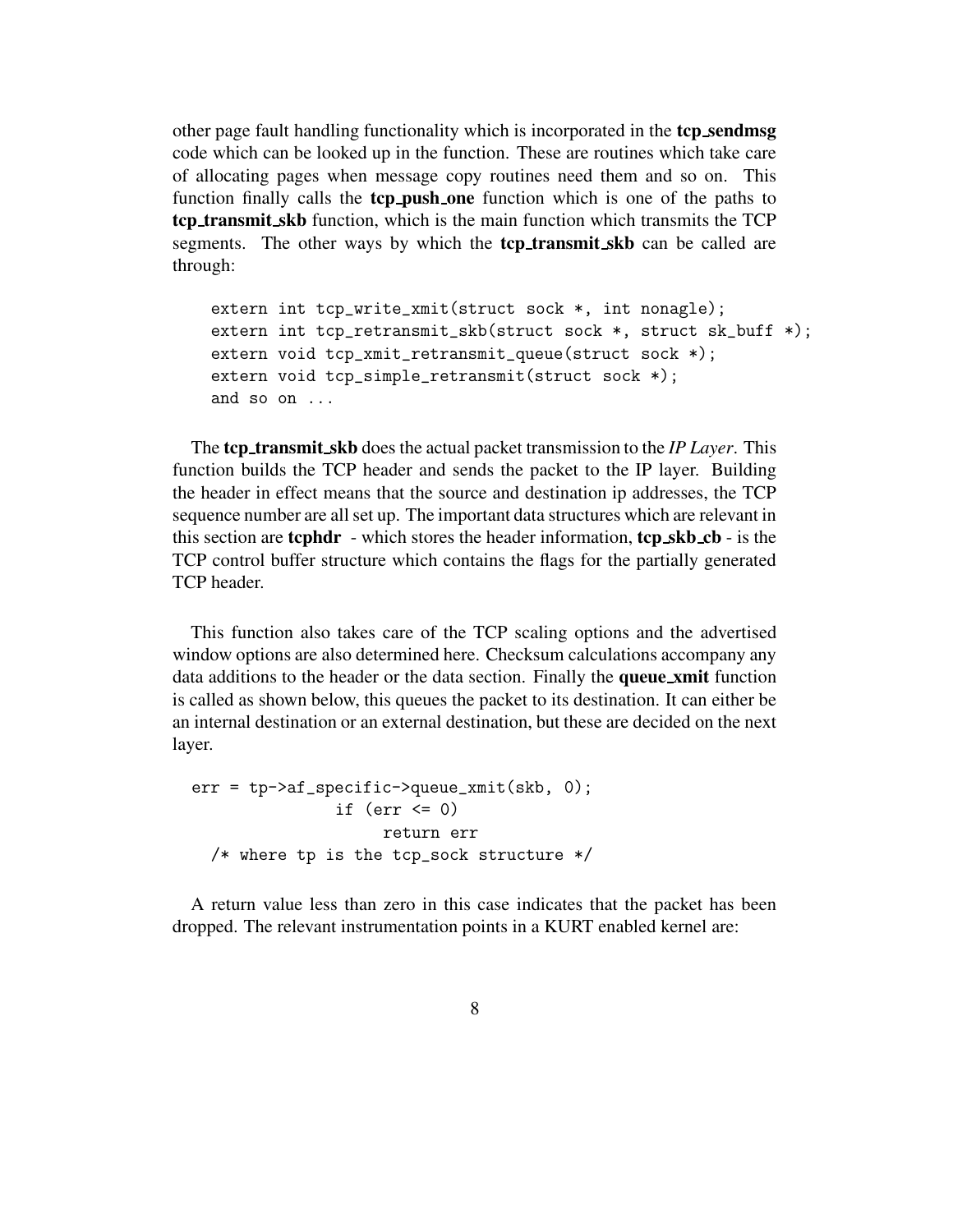```
EVENT_TCP_SENDMSG -> When tcp_send_msg is called
EVENT_TCP_WRITEXMIT -> when tcp_write_xmit is called
EVENT_TCP_TRANSKB -> when tcp_transmit_skb is called
EVENT_TCP_RECVMSG -> the tcp receive message event
EVENT_TCP_DATA_QUEUE -> when tcp_data_queue is called
```
These instrumentation points are placed in the different stages of data & header formation. The EVENT\_TCP\_TRANSKB is the instrumentation point which is placed in the **tcp transmit skb** function. All these functions are still executed in process context.

#### **3.4 Network layer (IP)**

The IP layer receives the packet and builds the IP header for the packet. This layer takes care of the route lookup for the packets and also maintains the Time To live (TTL for these packets). In addition to IP, the ICMP and IGMP also go hand in hand with the IP layer. Therefore these protocols can also be thought of as a part of IP. This layer handles the route look up for incoming and outgoing packets in the same way. If it is an external address it is delivered to the lower *Link Layer* else if it is meant for local delivery (incoming packet) then it is delivered to the higher layer.

When the queue xmit function is called from within the **tcp sock** structure, the control passes to the *IP Layer* where the function **ip queue xmit** which is defined in */net/ipv4/ip output.c* is called.

The mechanisms of forwarding and routing are also incorporated in this routine, by using the *Forwarding Information Base*(FIB), which mainly handled by using the **kern rta** structure. The discussion about forwarding and routing is not included in this document.

The routing information is checked for possible routing at thislevel by using the **sk dst check** The packet is fragmented, if needed, by calling the **ip fragment** function.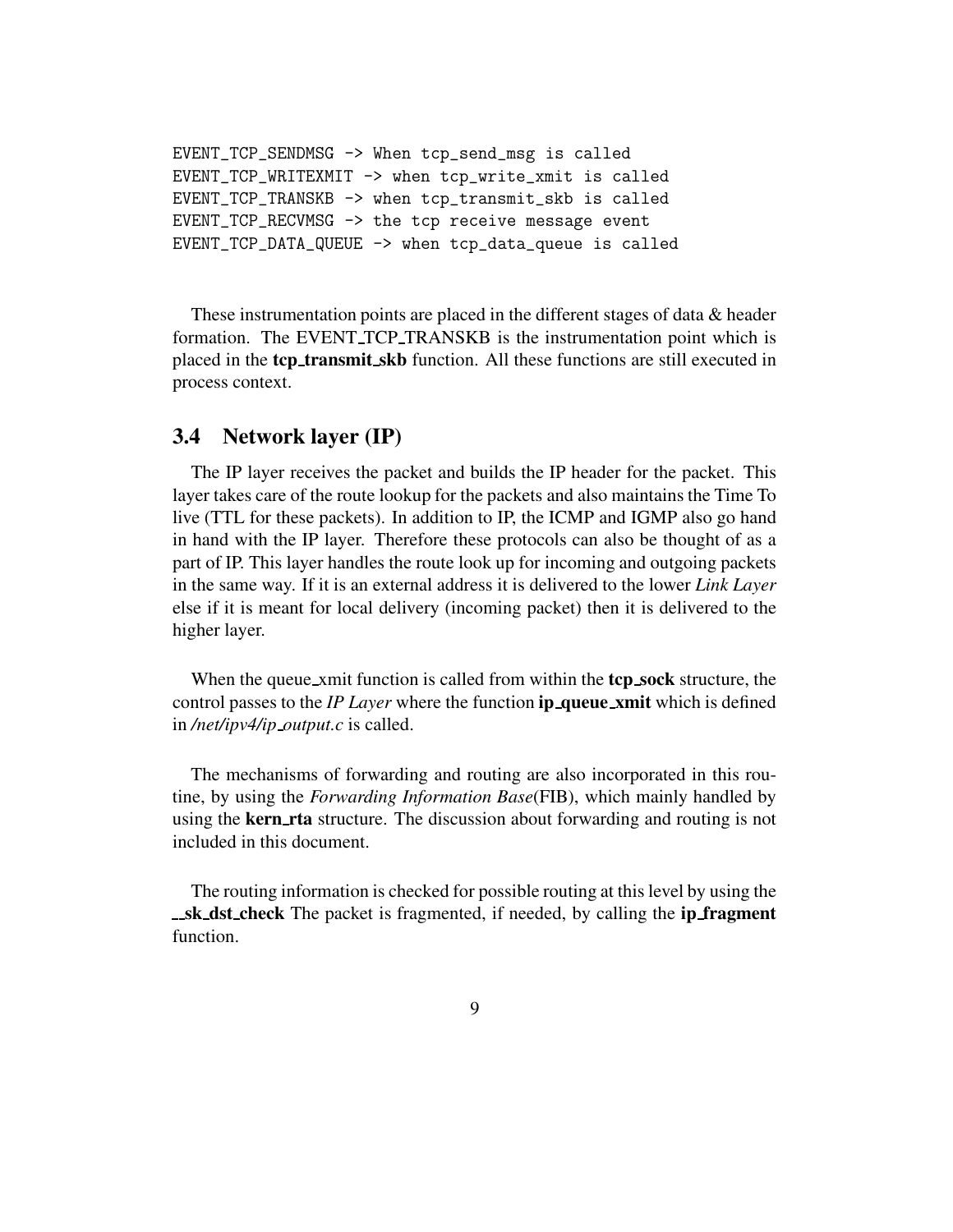After the checks are performed the function **ip route output flow** is called, which is the main function which takes care of routing the packets by making use of the **flowi** structure, which storesthe flow information. The **ip route output flow** which is defined in */net/ipv4/route.c*, calls the **ip route output key** function which finds a route and checks if the **flowi** structure is non-zero. The **ip route output key** first searches the *route cache* (an area where recently accessed routes are stored) for fast route retrieval. If a route is found it is used, else it tries to find a route by searching the FIB.

The above function is meant for fast route retrieval, if it fails to find a route from either the *route cache* or the *Forwarding Information Base* then the slow route look up function,**ip route output slow** is called, which is the main output route resolving function. These controls still happens in the process context.

The complexities which reside in the route look up code and the depth of forwarding has been omitted in this document to preserve clarity.

To state in simple terms, all the packet routing is done by setting up the output field of the *neighbour cache* structure. Once all the processing of an output packet is done one of the three things can happen:

- If the packet is meant to be forwarded then the *output pointer* of the neighbour cache structure will point to **ip forward**.
- If there is an unresolved route for a packet even after all the processing is done, then the *output pointer* points to **ip output** function.
- If there is a resolved route after at this stage, then the *output function pointer* of the neighbour cache function will point to the **dev queue xmit** function.

We will forward our discussion with the assumption that a route is resolved and the **dev queue xmit** function is called.

#### **3.5 Data Link Layer**

The *Data Link Layer* is responsible for a large set of operations apart from just handing over the packet to the device. This layer is sometimes referred to as the queuing layer as most of the queuing disciple implementation takes place in this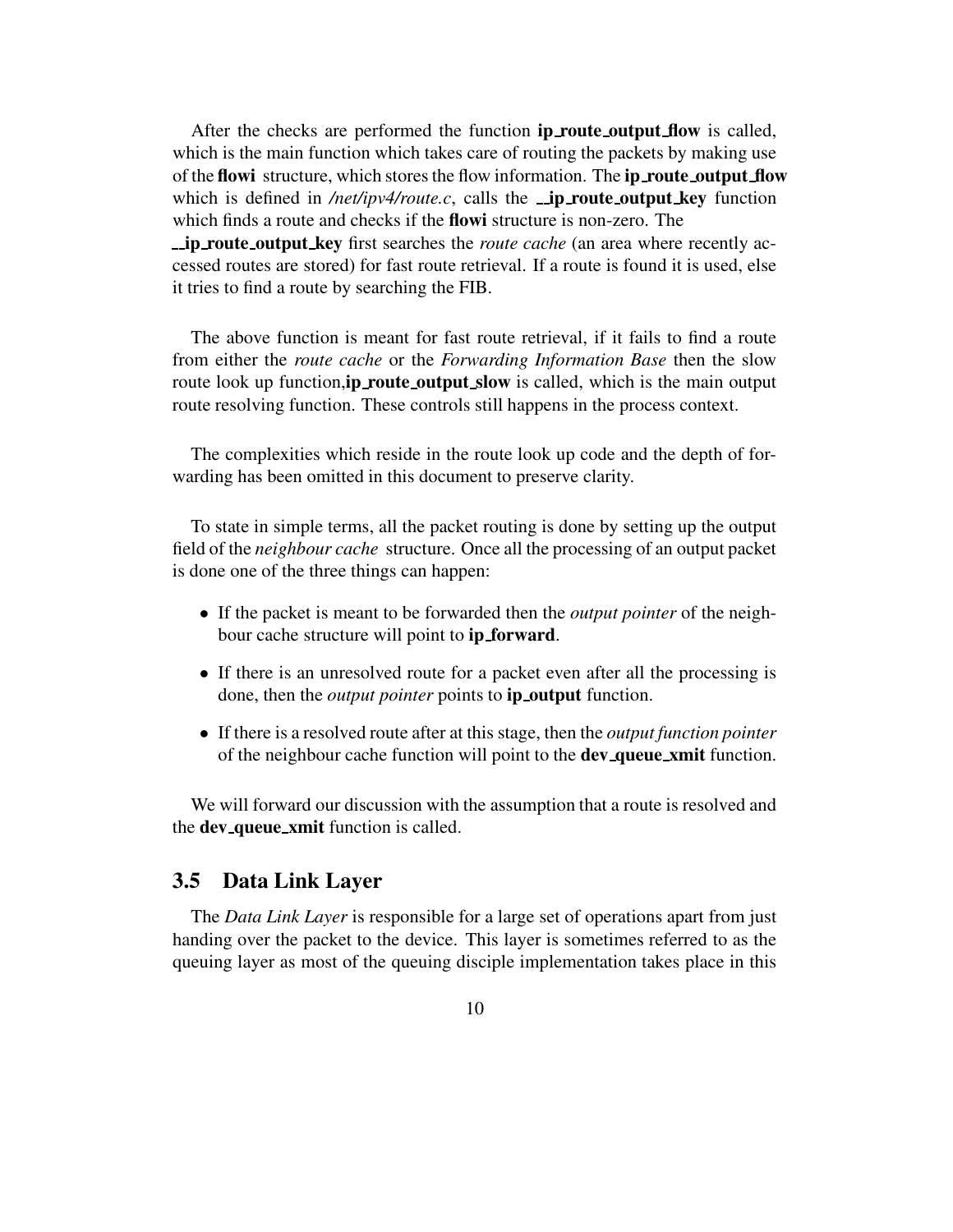region. Apart from queue disciples, traffic shaping functions are also carried out in this layer.

The **dev queue xmit** is the data link layer function which is called for any packet which is meant to be delivered to an external destination. This function checks if the device registered with the socket buffer, has an existing queue disciple. This function disables all *local bottom halves* before obtaining the devices' queue locks.

Here we find the DSKI instrumentation which identifies the event when a packet is about to be queued into its corresponding device queue. This event is named as EVENT DEV QUEUE and is placed right before the actual packet enqueuing takes place. The **dev queue xmit** calls the **qdisc run** routine, in a vanilla kernel. This function first runs in the process context and checks if the device has packets which need to be transmitted. If there are packets present then it initiates the transmission. If the device is not free, then the same function is executed again in the *Soft IRQ* context, to initiate the transmission.

When **queue disc** is called in the process context, it checks the state of the device with the **netif queue stopped** function. If the function confirms that the device state to be up, then it calls the **qdisc restart** function which tries to transmits the packet in process context. It first tries to obtain the *xmit lock* for the device, if it is successful then it calls the **dev-**>**hard start xmit** which transmits the packet out of the system. This routine is a device specific routine and is implemented in the device driver code of the device.

The packet is sent out into the medium by calling a set of I/O instructions to copy the packet to harware and start transmitting. After the packet transmission is completed, the device frees the *sk buff* space occupied by the packet in the hardware and records the time when the transmission took place.

If this transmission fails for any reason, then the packet is *requeued* again for processing at a future time. This is done from the error handling routines in the **qdisc restart** function. If for some reason the packet transmission could not occur, then it calls the **netif schedule** function, which schedules the packet tranmission in the *Soft IRQ* context.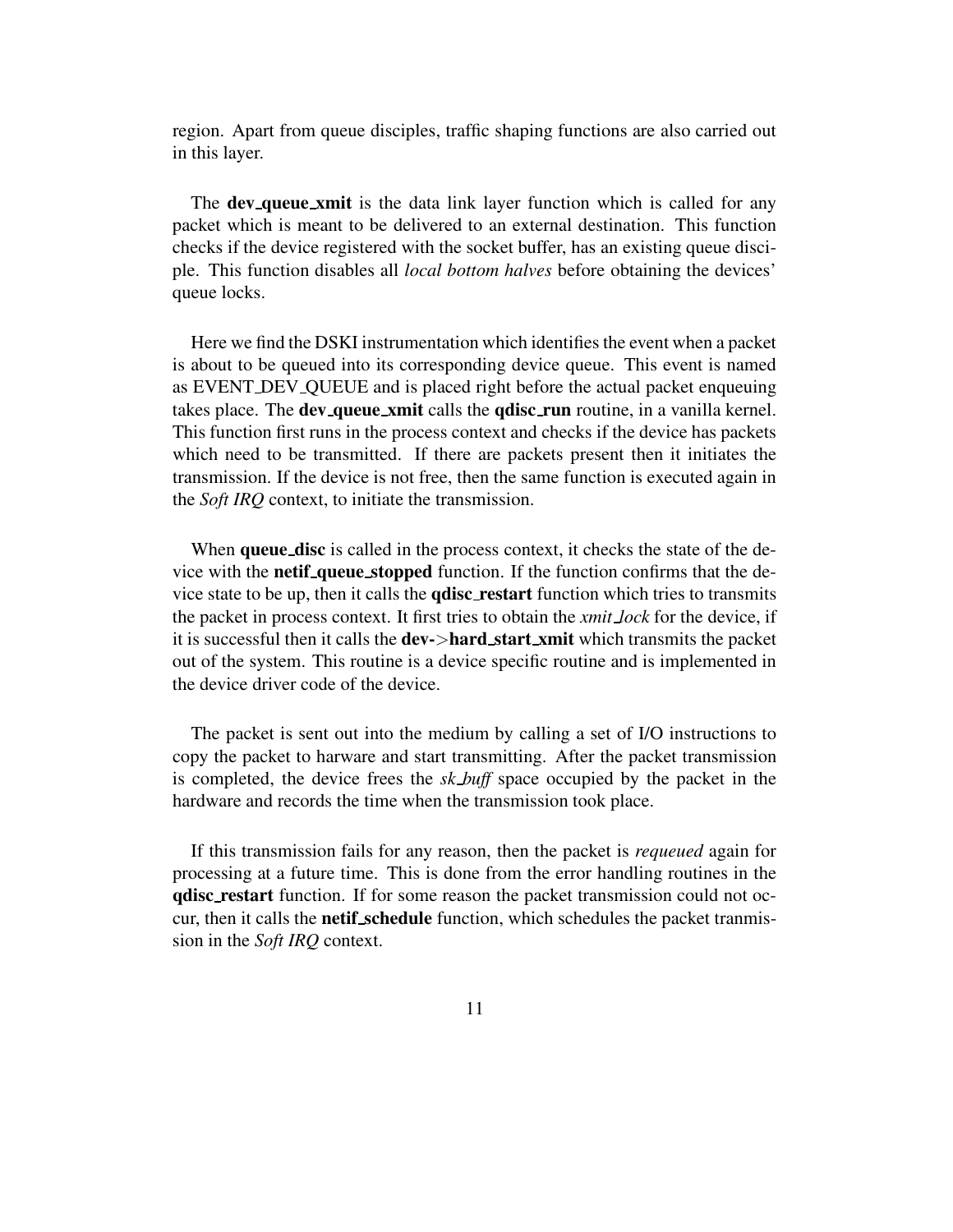The **netif schedule** function calls the **netif schedule** function, which raises the **NET TX SOFTIRQ** for this transmission. The DSKI event which is inserted at this part of the packet transmission is called **EVENT NET TX SOFTIRQ**.

After the packet transmission is scheduled again and completed in the next available time, the device frees the space occupied by the *sk buff structure* and calls the **netif wake queue** which informs that the device is free and can take in more packets for transmission. This function also raises a *SOFT IRQ* to schedule the next packet sending.

This completes the discussion on how a packet is sent from the applicationm layer to the medium. The next section deals with the process when a packet is received from the medium into the system.

## **4 When data is received from the Medium**

In this section we deal with the path of a network packet from the physical medium up to the application layer. The receive side is more complicated than the send side as the control flow does not follow a linear path.

#### **4.1 Physical layer**

When a packet arrives at the Network Interface Card of the machine, the card receives the packet and the packet is transferred into a **rx ring** through DMA. The **rx ring** is a ring in the kernel memory where the network card transfers the incoming packet through DMA. The raw data which is stored in the **rx ring** structure is either copied into a **sk buff** structure.

After the packet is transferred to the kernel memory, the card interrupts the CPU, to inform about the availability of a new packet. The CPU then transfers the control to the core ISR which will take care of the packet processing. As the processing in the interrupt context should be as low as possible, the Interrupt Service Routine initiatesthe **NET RX SOFTIRQ** which will take the packet processing further. The interrupt handler calls the **netif rx schedule** function which is defined in *(include/linux/netdevice.h)*, Which in turn calls **netif rx** schedule.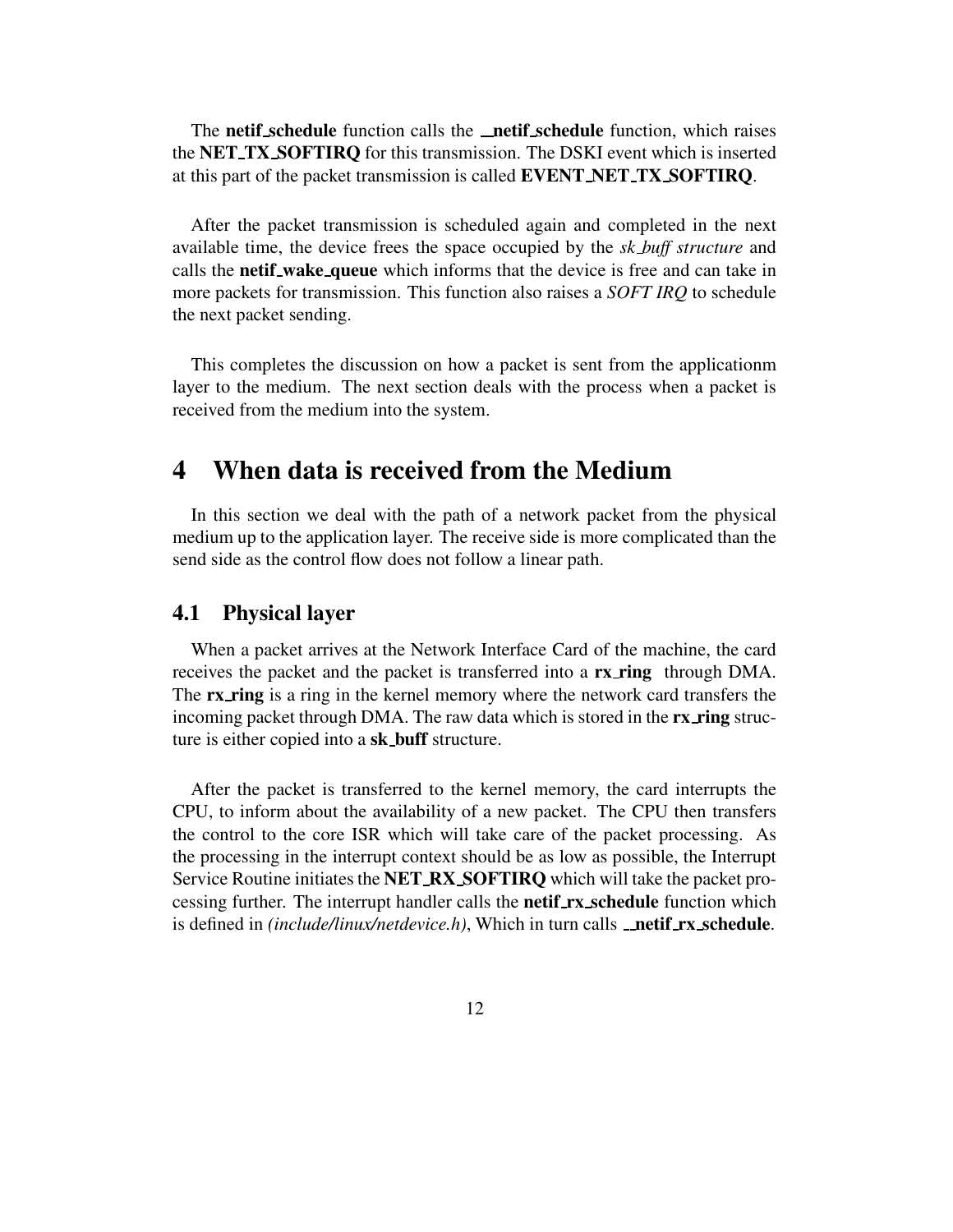The **netif rx schedule** function puts a reference to the device into the **softnet data** poll list, and schedules the **NET RX SOFTIRQ**. From now on, further processing of the packet is taken care of in the soft irq context.

Whenever the **NET RX SOFTIRQ** is scheduled by the scheduler, it executes its registered handler function which is the **net rx action** which is defined in *net/core/dev.c*. In a kurt enabled kernel we can find the **NET DEVICE LAYER FAM** instrumentation point named as **EVENT NET RX ACTION** which appears everytime the **net rx action** function is called.

The **net rx action** function, disables the interrupts, till all the packets in the **rx ring** of each of the devices are handled by the *Soft IRQ*. This function polls each of the registered devices and processes the **rx ring** of each of the devices. The **net device** structure defined in *(include/linux/netdevice.h)* has a function pointer for **poll** which points to which **process backlog** function which is defined in *(/net/core/dev.c)*.

The **backlog dev** is a pseudo device which is added to the poll list, whenever **netif<sub><b>\_rx**</sub> function is called, from the device driver, if it is not already present in the poll list. This is the mechanism, which is used to remove a packet which has been enqueued into the **input pkt queue** by the network drivers. The poll function of the **backlog device**, which points to **process backlog**, is used to remove the packets from the input queue, and to process each of them.

Therefore, when **net rx action** polls each of the devices, ultimately the **process backlog** function gets called for each of the packets, enqueued by each of the devices.

The **process backlog** function dequeues the packet from the input queue of the device by calling the **skb dequeue** function, into a **sk buff** structure. Here we will have access to the actual device, from the **sk buff** of the packet and the **netif receive skb** function is called for further processing.

The **netif receive skb** function, classifies the packet according to its type, and directs it to the appropriate packet handler function, for instance, in the case of *IP* the function **ip rcv** is the registered packet handler.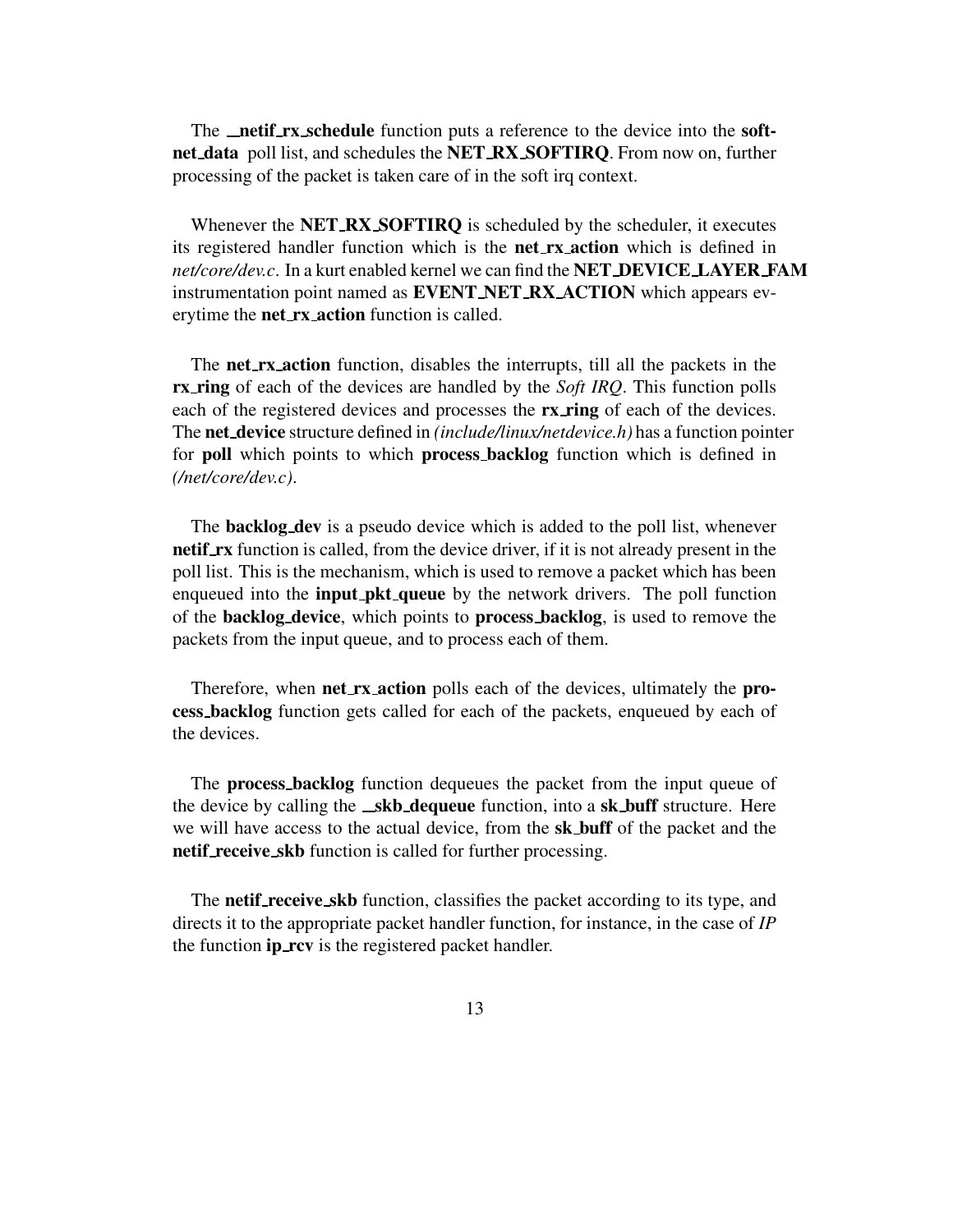#### **4.2 Network Layer - IP**

The main function which receives the packet from the *net device layer* is the **ip rcv** function. This function checks the packet for errors and discards the *IP* header, defragments the packet if necessary. The packet passes through the prerouting net filter hook and then reaches **ip rcv finish** function, which is defined in *net/ipv4/ip input.c*.

In a KURT enabled kernel we will find the **IP LAYER FAM** family event **EVENT IP RCV**, which corresponds to the instance when a packet is received at the IP layer.

The **ip rcv finish** doesthe route look up for this packet and decidesif the packet is to be delivered locally or is to be forwarded and finally calls the **dst input** function.The **dst input** function in turn calls the **ip local deliver** function, if the packet is meant to be delivered locally.

#### In a KURT enabled kernel the **IP LAYER FAM** event,

**EVENT IP LOCAL DELIVER** is present at this stage of packet delivery. The **ip local deliver** function defined in */net/ipv4/ip input.c*, de-fragments the packet if necessary and calls the **ip local deliver finish** function which inturn calls the protocol specific functions to process the packet.

The **ip local deliver finish** function strips the packet of its IP header and finds the protocol associated with the packet by using a hash function which hashes based on the protocol number. Based on the protocol identification number, the appropriate packet handlers for each protocol gets called.

If it is the TCP protocol then the **tcp v4 rcv** function gets called. This signifies the transition to the transport layer of the network stack, during packet reception.

#### **4.3 Transport Layer**

TCP associates a handler function, by initializing an instance of the **inet protocol** structure. This handler field is set to **tcp v4 rcv** function. Therefore, **tcp v4 rcv**, defined in *linux/net/ipv4/tcp ipv4.c*, is called from ipv4 when the protocol type in the IP header contains the protocol number for TCP.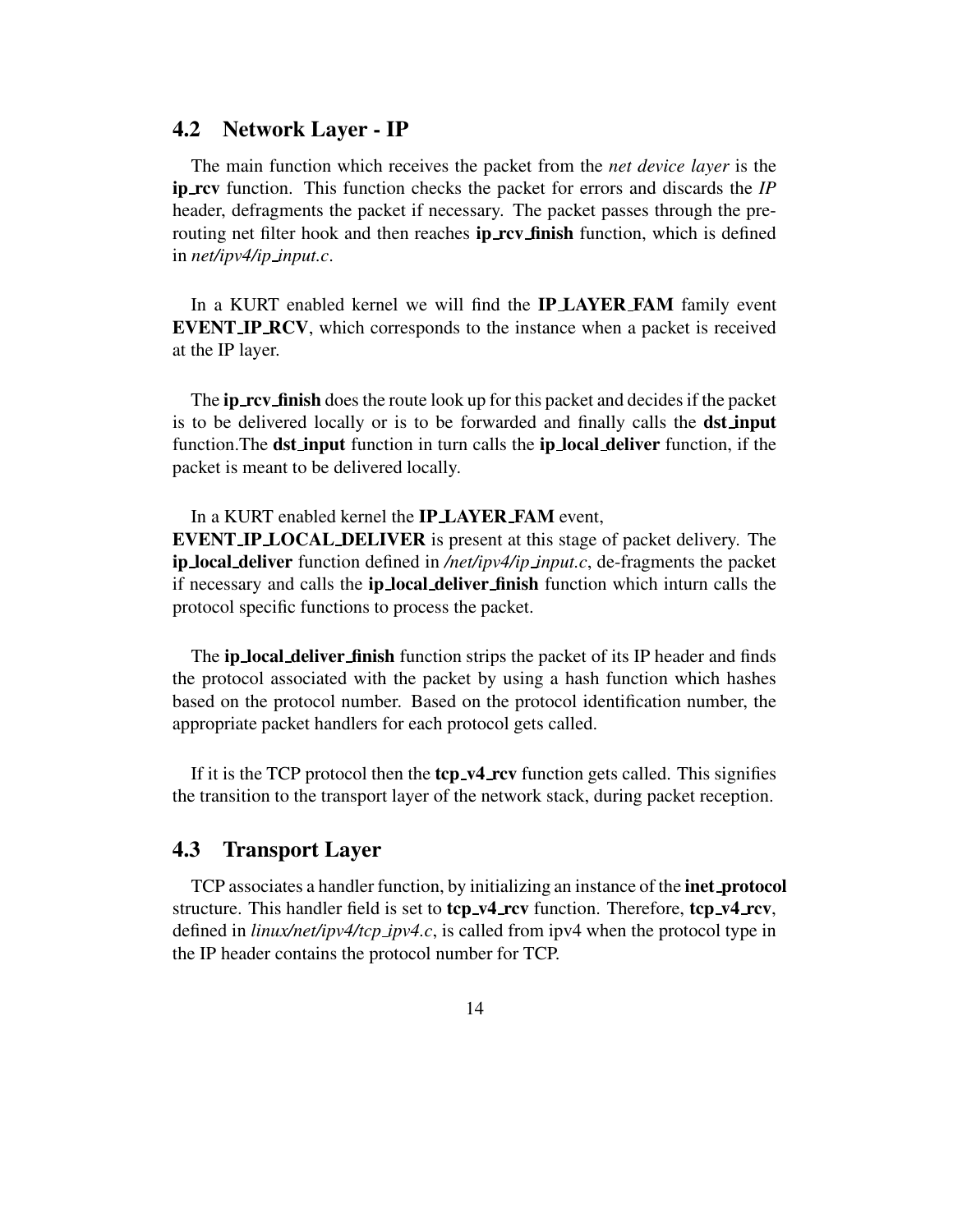This function checks if the packet has a valid TCP header, by calling the **pskb\_may\_pull** function, which checks if the packet header field has a complete header. The tcp v4 rcv function then initializes the checksum extracts required field from the TCP header, which is used for fast path processing.

This function internally uses a macro called **TCP SKB CB** to get to the TCP control buffer from the socket buffer. The TCP control buffer maintains state regarding parameters like selective acknowledgement, the tcp sequence number etc.

The next step for this function is to find an open socket for this incoming packet, this is done by calling the **\_tcp\_v4\_lookup**, in the following segment of code:

```
sk = __tcp_v4_lookup(skb->nh.iph->saddr, th->source,
                     skb->nh.iph->daddr, ntohs(th->dest),
                     tcp_v4_iif(skb));
```
If no TCP socket is found by this call, then the packet is discarded at this stage. If a valid TCP socket is found then we continue with the processing of the packet. The IP security parameters are checked in this routine and the connection is checked to see if it is in the **TCP TIME WAIT** state. If this is the case, then delayed TCP segments are discarded.

The socket is checked if it is in the locked state, in top-half context, if so it cannot accept packets and so the other incoming packets are added to the backlog device. One the other hand if the socket is not in the locked state, then the packets are put in the *prequeue* struture. Once the packets are in the *prequeue* then the packets can be processed in the process context rather than in the kernel context. This transfer from kernel to user space is done by the function **tcp prequeue** which is called from the **tcp v4 rcv** function. If the **tcp prequeue** returns zero, which meants that there was no current user task which was associated with the socket in hand, then **tcp v4 do rcv** is called which is the slow packet delivery path.

We will continue our discussion based on the tcp prequeue semantics initially. The **tcp prequeue** is defined as an inline function in *include/net/tcp.h*, and is the main function which is responsible for queuing up the buffers for any waiting user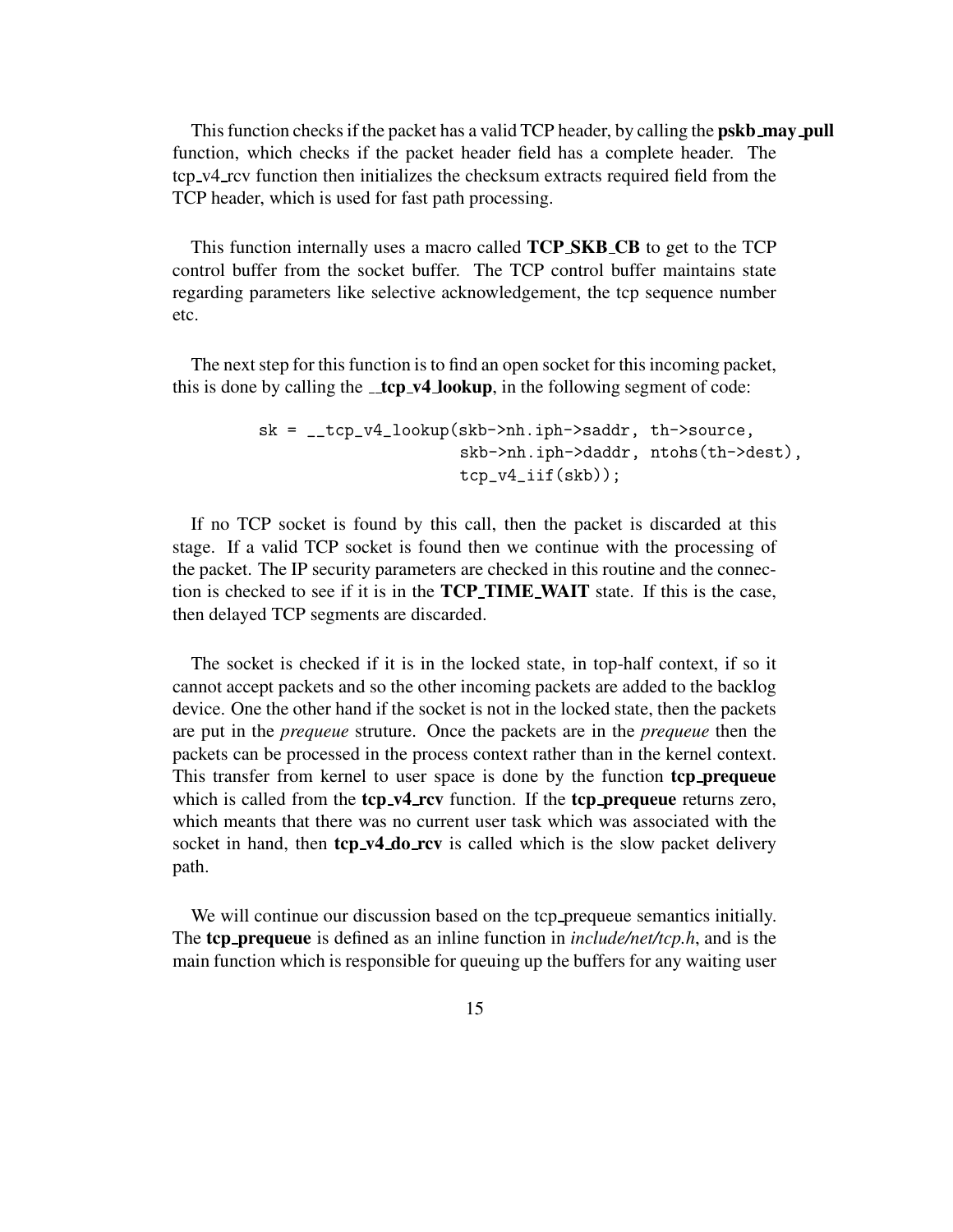process. When a user level socket is woken up and a read is issued on the socket application, the **tcp prequeue** immediately processes the socket's prequeue. This function checks if a user task is waiting for data from a socket, and processes the prequeue buffer. The following portion of code copies the socket buffer to the user's address space:

```
if (!sysctl_tcp_low_latency && tp->ucopy.task) {
__skb_queue_tail(&tp->ucopy.prequeue, skb);
tp->ucopy.memory += skb->truesize;
```
When the slow packet transfer path is taken, that is, when **tcp v4 do rcv** function is called, then the following semantics is followed. When **tcp v4 do rcv** is called, it checks if the TCP connection is in established state, by examining the state variable to be **TCP ESTABLISHED**. If the connection is established then the **tcp rcv established** function is called.

The **tcp rcv established** function starts processing the packet with the assumption that the packets are to be processed in the fast path. If options are set in the packet then the packet processing is diverted to the slow path. This function checks to see if the packet sequence number is in order and then direct the packet to fast or slow path based on options set up in the packet.

If this function detects a fast path the packet is copied directly to the user space after checking to see if the global **current** is the same as the task that has requested the service. The following code segment is the place where this is done:

```
if (tp->ucopy.task == current &&
    tp->copied_seq == tp->rcv_nxt &&
   len - tcp_header_len <= tp->ucopy.len &&
    sock_owned_by_user(sk)) {
            __set_current_state(TASK_RUNNING);
```
. .

The slow path processing, if taken does various checks based on options and branches out depending on the options, after sucessful packet reception **ACK** is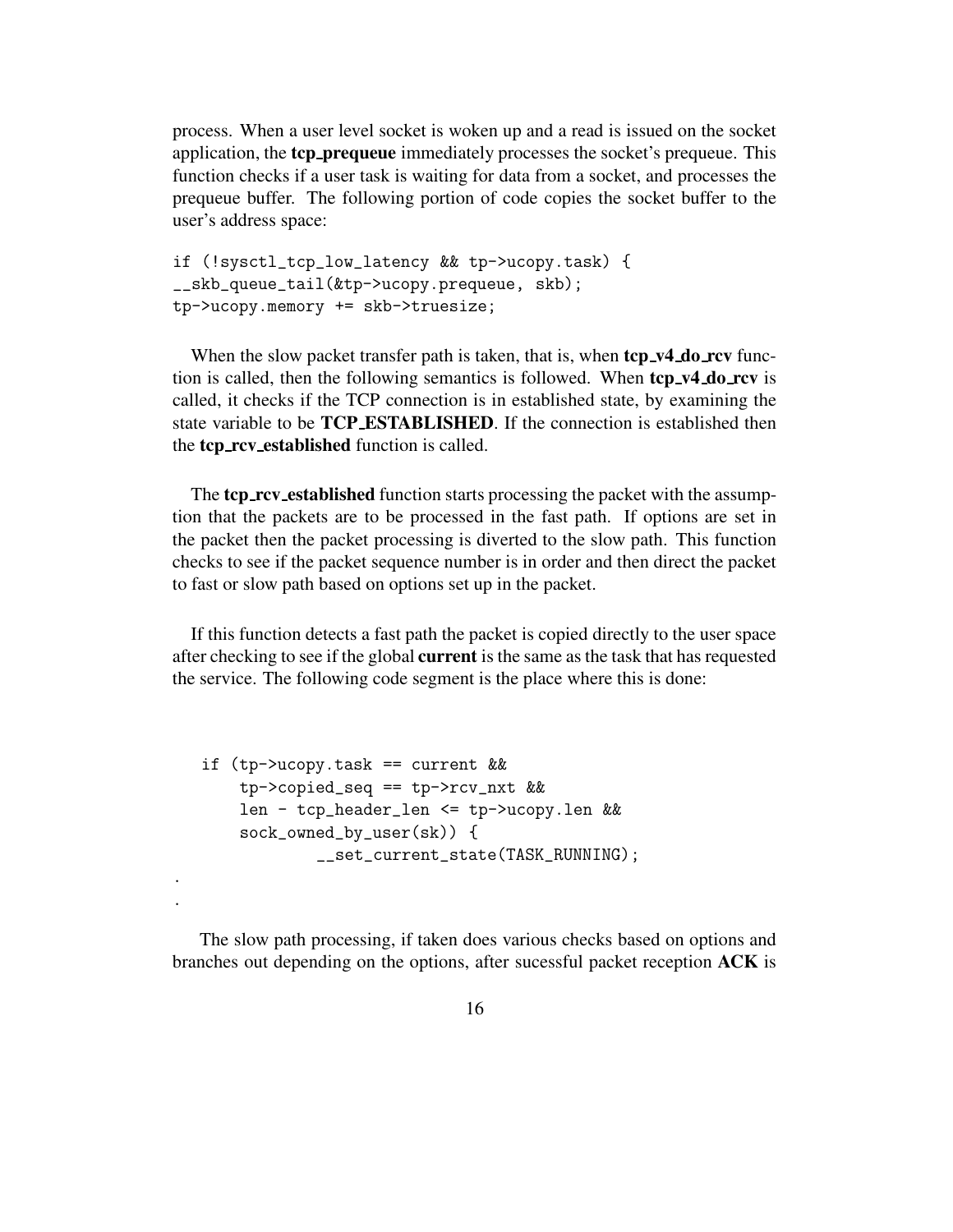sent and finally the **tcp data queue** function is called which queues the data segments in the socket's normal receive queue.

For segments in the socket's receive queue, processing is done when the application calls the read system call, which in turn calls the **tcp recvmsg** function.

In a KURT enabled system, this stage of processing is symbolized by the **EVENT TCP RCV MESSAGE** instrumentation point.

## **4.4 Application Layer**

Whenever an user application issues an API call like *read, recvfrom*, they are mapped onto system calls **sys recv** defined in */net/socket.c* which gets translated into the **sys recvfrom** call.

The **sys recvfrom** and other*recv* system calls getstranslated into the **sock recvmsg** function defined in */net/socket.c*. In the case of INET sockets, the **inet recvmsg** defined in */net/ipv4/af inet.c* is called, which calls the protocol specific receive function. In the case of TCP the **tcp recvmsg** is called.

All system calls get translated into the **tcp recvmsg** function at the socket layer which is defined in *linux/net/ipv4/tcp.c* This is the function which copies data from an open socket buffer into a user buffer. The KURT instrumentation point **EVENT TCP RECVMSG** can be found in this function.

This function also includes processing, when an urgent data processing need is communicated through the SIGURG signal by any process. The basic mechanism involved in this function is, a target byte size is check and this is used for limiting the size of data transferred from the socket buffer to the user space.

This completes the path of the packet from the medium to the user application. The packet path can be visualized by the network instrumentation diagram attached at the end of the document. The diagram illustrates the salient instrumentation points at the different layers of the Network stack we have discussed till now. A pass through the diagram while going through the document can be very educational.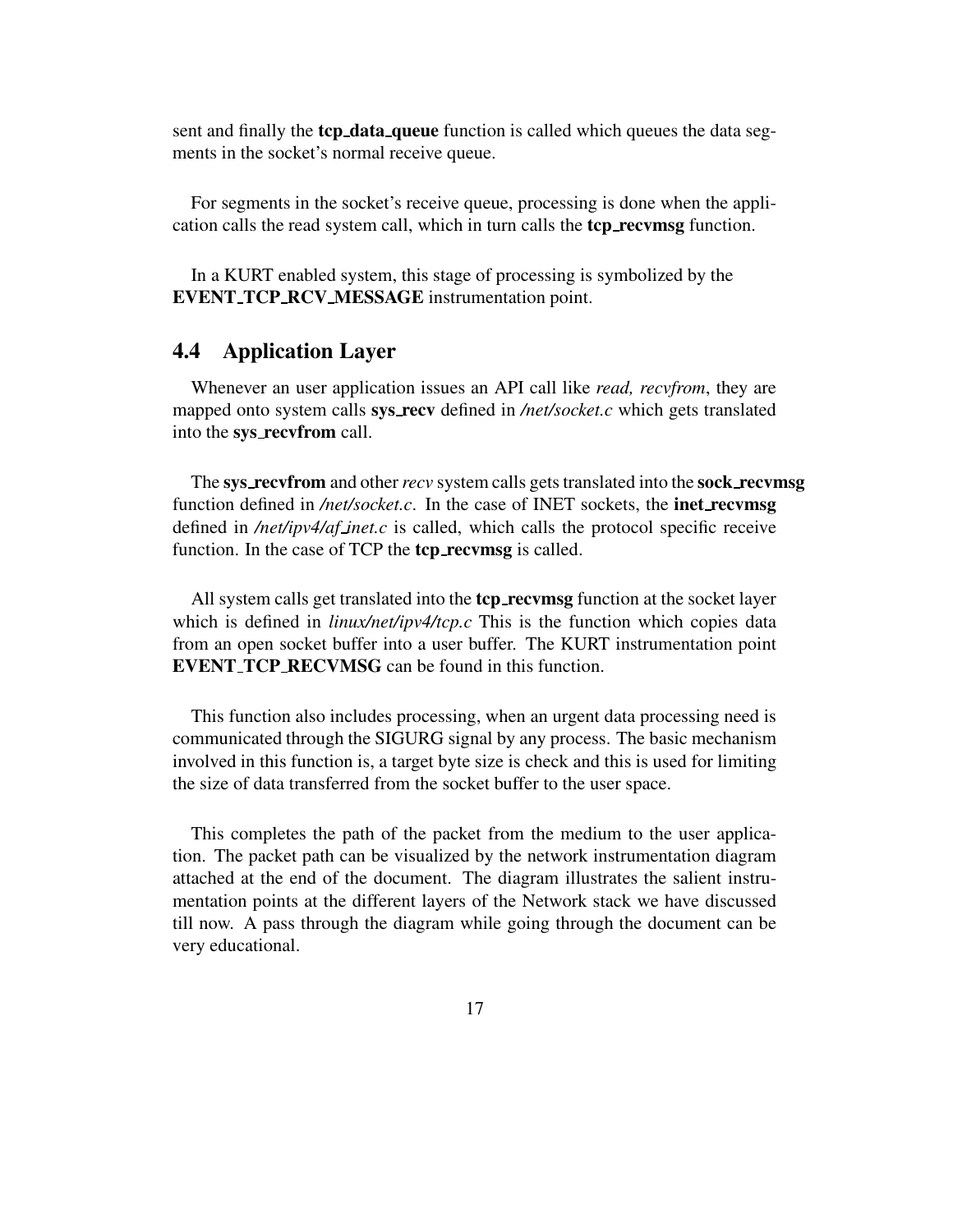The Diagram is an illustration of a stimulus response loop which exists between a Master and a client(slave) machine. The path of the stimulus corresponds to the path of any network packet, in the TCP/IP network stack.



Figure 1: Linux Network Stack Instrumentation Points